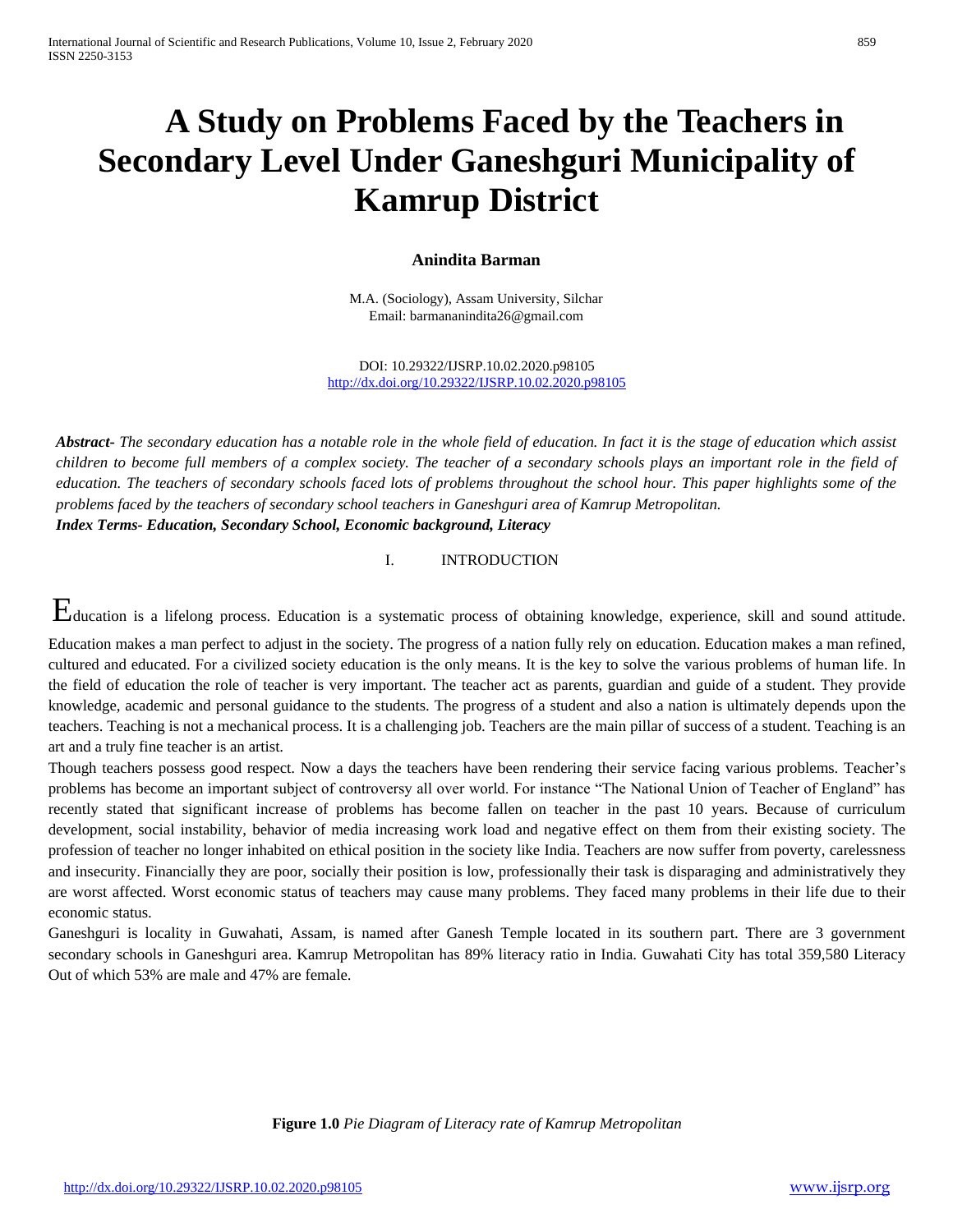

According to 2011 census Guwahati Matropolitan has total 359,580 Literacy Out of which 53.40% are male and 46.60% are female. There are 4 government higher secondary schools, 20 provincialized higher secondary schools and 64 provincialized high school and high madrasa schools in Kamrup Metropolitan. Among them 2 schools is under the Ganeshguri area that is Dispur Govt. Higher Secondary School and Gopal Boro Govt. Higher Secondary School.

### II. IMPORTANCE OF THE SECONDARY EDUCATION

Prior to the British rule there was no such formal system of secondary education in India. It was the minutes submitted by Lord Macaulay and successive resolutions passed by the Governor General Lord William Bentinck in 1835 that led to the initiation of schools teaching western literature and science. In Assam Secondary education was started in the year 1835. The school was known as "Gawahati Seminari" which is the presently known as Cotton Collegiate School in Panbazar.

Secondary education is gateway to the chances and advantages of economic and social development. It supplies academic and personal guidance to the Secondary level students. Secondary education construct the career of student for future. In today's world secondary education is a crucial mission. Secondary education is now being acknowledged as the career stone educational system in the 21st century. The importance of secondary education are given below:

(1) Secondary education is a gateway to the opportunity and well-being of economic and social development.

(2) Secondary education plays an important role in laying the proper beginning of student's cultural, cognitive, truthful, spiritual and social development.

(3) The foundation for higher learning are laid at secondary education.

(4) Secondary education provides employment opportunities to the student in general.

(5) Secondary education is the stage of education which helps children to become well-organized members of a complex modern society.

### III. IMPORTANCE OF THE TEACHER IN SECONDARY EDUCATION

The term "Secondary Education" is understood as a middle stage of education which is given after basic education. Secondary education is a stage of education that is relayed after primary education and before higher education. Secondary education is the most important stage of the entire education system. So it needed good guidance of a supreme person. The person who guided the child and guide them to achieved their essential goal, he is a teacher. That is why in this stage teachers have to play an important role. The teacher's duty is less and less to produce knowledge and more to motivate thinking his formal function aside, he will have to become more and more advice, a partner to talk too. Someone who helps seek out incompatible arguments rather than handing out readymade truths. He will have to allocate more time and creative active, collective discussion, stimulation, understanding encouragement.

### IV. SIGNIFICANCE OF THE STUDY

Secondary education is a gateway to the opportunities and well-being of economic and social development of a country. The secondary school teachers play an important role in our academic career and in all aspects of a society.

Secondary school teachers lay out academic and personal guidance to the secondary level students who are future of a nation. The allround development of a nation depends on higher education and higher education depends on secondary education. In this view secondary school teacher play an important role. Secondary school teachers work as a bridge connecting primary and higher education. For that the study of the problems faced by the teachers in secondary level has massive need and importance.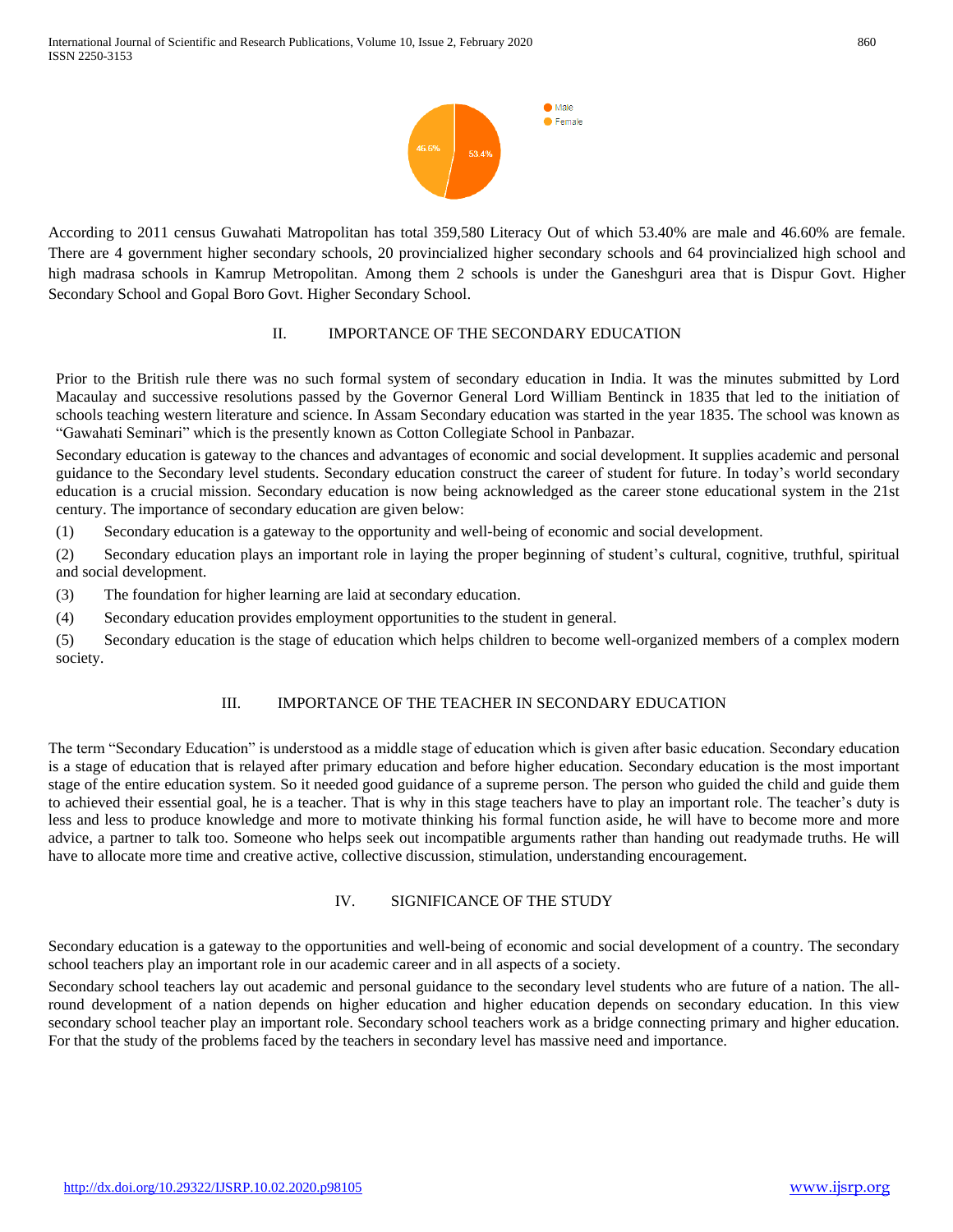#### V. OBJECTIVES OF THE STUDY

- (1) To study the socio economic profile of Ganeshguri Municipality of Kamrup District, Assam
- (2) To study the facilities given by the government of Assam to Secondary teachers.
- (3) To study the problems faced by the teachers in secondary level.

### VI. LIMITATION OF THE STUDY

The limitation of the study are the following-

- (1) The study is based only in secondary schools under Ganeshguri Municipality area in Kamrup District.
- (2) The study is based only on secondary school teachers.

## VII. REVIEW OF LITERATURE

**Ahluwalia (1968)** in his article *"Secondary Education in India"* in the study stated that the present day secondary education has many faults. Research can do various aspects of the impact of democracy on secondary education.

**B. Pathak,** in the study *"Development of Secondary Education in Assam with special reference to the period 1919 to 1947"* a dissertation of London University. This dissertation stated about the existing position of Secondary Education of Assam. This dissertation also discussed about the problems of secondary school teachers in Assam.

**Das. L., (1974)** *"Development of Secondary Education"* from 1874 to 1947 discuss its impact on the social development. He also stated that the secondary education during pre-british days were slow it expanded only after the independence.

**N. Sasikumar & et all (2013),** "Managerial Problems Faced by the Teachers in Over Crowded Classroom at Secondary Level" stated that the overcrowded classrooms create an barrier in the progressive activities of classroom teaching learning process. Teachers may follow some techniques like establish a signal to stop what they are doing and listen, for control the students inside the overcrowded classroom.

**Rashtriya Madhyamik Shiksha Abhiyan (RMSA)** was initiated in 2009 in India with the objective of providing universal secondary education by 2017 i.e. by the end of the 12th five year plan and achieving universal retention in secondary education by 2020.

**Sustainable Development Goals framed by** UNESCO in 2015 discuss the need to provide universal access to quality secondary education.

**Owaidat and Hamdi (1997)** conducted a study aimed to explore behavioral problems of the male student in 8th, 9th, and 10th grade in Jordan. The sample consisted of 1907 students from schools identified by educational directorates as having behavioral problems. Students of the sample responded in their class to the questionnaire developed. Data regarding students school achievements were acquire from official records. The result designate that quarrels, beating other students, cheating in exams and reports, and morning school delay were the most frequently mentioned behavioral problems. The most regularly used system to control students was beating by the teacher.

#### VIII. RESEARCH METHODOLOGY

Research can be broadly divided into two categories:

- (1) Quantitative Research
- (2) Qualitative Research

The method that has been used for this study is of survey type. At first Pilot study was made to find out the general problems related to secondary schools of the Ganeshguri area. The present study is of descriptive method which is a part of quantitative research and is mainly based on data collection with the help of a Questionnaire. The respondents are the secondary school teachers of Ganeshguri area.

- **Population and Sample**: The study was limited to only on the secondary schools under Ganeshguri Municipality area of Kamrup District. There are 88 secondary schools under the Kamrup district and 2 secondary schools under the Ganeshguri Municipality area. The sample for present study has been limited to 30 members of teacher drawn randomly from 2 secondary schools which included both male and female teachers.
- **Tools for Data Collection:** For the intention of collecting data the following tools have been constructed and need. Questionnaire:
	- 1. The Questionnaire constructed and standardized by the investigator herself as per direction given in the manual of the study.
	- 2. Observation: Observation and informal discussion also made for data collection.
- **Data Collection Procedure:** Data collection procedure is very complex work. The investigator has collected the data from the selected sample by personally visiting the schools under Ganeshguri Municipality. The investigator at first met the Principal, Head Master, Head Mistress personally and with the help of them distributed the questionnaire among the teachers. After distribution of the questionnaire among the teachers the investigator said that she will collect the questionnaire after one day. After one day the investigator went to the schools and collected he questionnaire and gives thanks to the teachers for their co-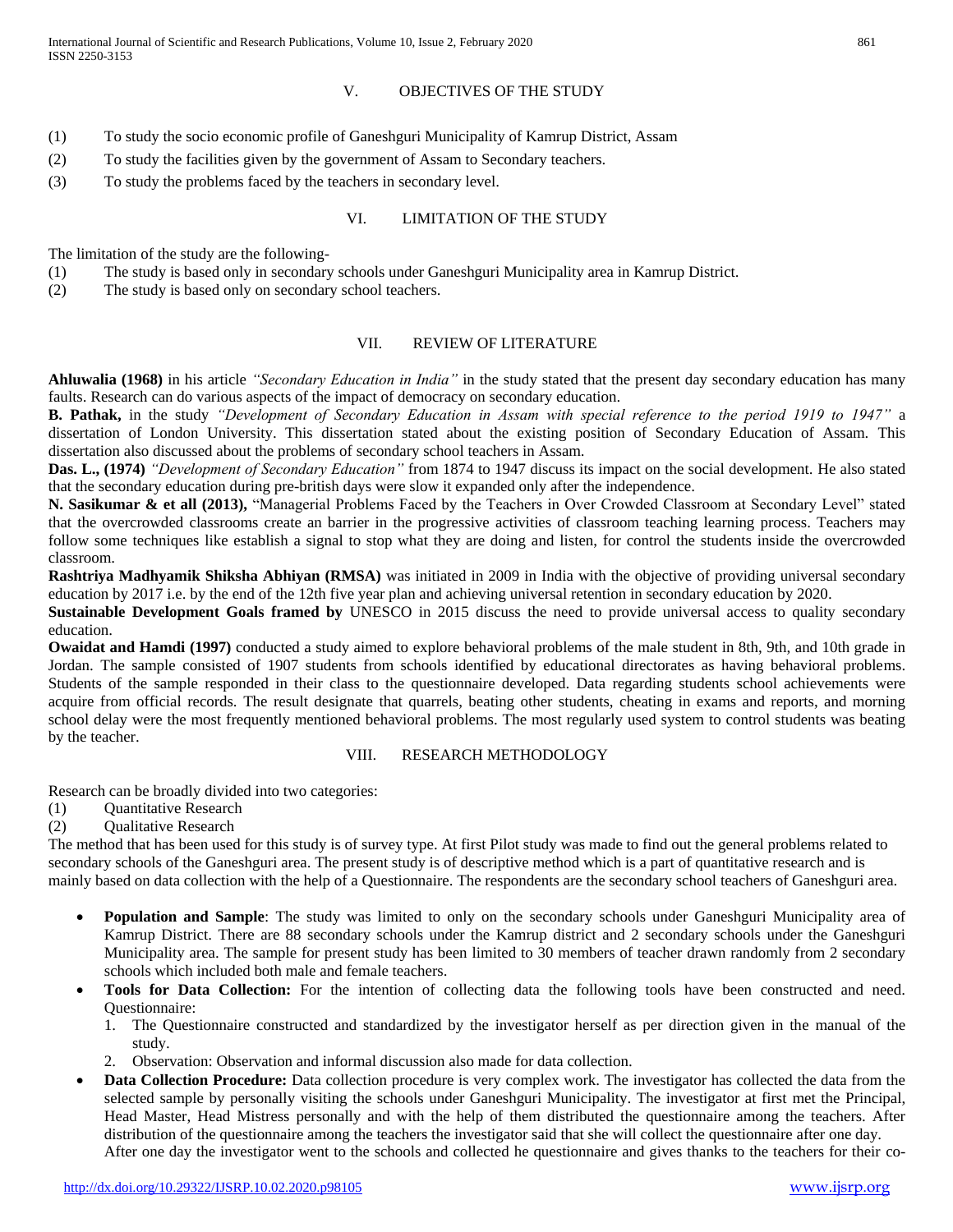operation.

| SL.            | <b>FACILITIES</b>              | <b>YES</b> | <b>PERCENTAGE</b> | NO.            | <b>PERCENTAGE</b> |
|----------------|--------------------------------|------------|-------------------|----------------|-------------------|
| NO.            |                                |            |                   |                |                   |
|                | <b>Infrastructure Facility</b> | 17         | 56.67%            | 13             | 43.33%            |
| $\overline{2}$ | Significant Equipment          | 10         | 33.33%            | 20             | 66.67%            |
| 3              | Library                        | 24         | 80.00%            | 6              | 20.00%            |
| $\overline{4}$ | Management Committee           | 28         | 93.33%            | $\overline{2}$ | 6.66%             |
| 5              | <b>Teachers Common Room</b>    | 29         | 96.66%            |                | 3.33%             |
| 6              | <b>Trained Teachers</b>        | 15         | 50.00%            | 15             | 50.00%            |
|                | Use of Teaching Aids           | 22         | 73.33%            | 8              | 26.66%            |
| 8              | <b>Local Authority</b>         | 14         | 46.66%            | 16             | 53.33%            |
| 9              | Separate Room for Separate     | 30         | 100.00%           | $\Omega$       | $0.00\%$          |
|                | Class                          |            |                   |                |                   |
| 10             | Well Ventilated Class Room     | 23         | 76.66%            | $\tau$         | 23.33%            |
| 11             | Inadequate Salary              | 21         | 70.00%            | 9              | 30.00%            |
| 12             | Separate Section for Class     | 30         | 100.00%           | $\Omega$       | $0.00\%$          |
| 13             | Separate Common Room for       | $\Omega$   | $0.00\%$          | 30             | 100.00%           |
|                | <b>Women Teacher</b>           |            |                   |                |                   |
| 14             | Outgoing Facility for Field    | 14         | 46.66%            | 16             | 53.33%            |
|                | Work                           |            |                   |                |                   |
| 15             | Separate Toilet for Women      | 30         | 100.00%           | $\theta$       | $0.00\%$          |

#### IX. RESULTS AND DISCUSSION **Table 1.0** *Distribution on the basis of Opinion of the Teachers*

#### **Source:** Field Survey

After the careful study on the collected data the researcher found that there is a lack of Infrastructure facilities only 56.67% has Infrastructure facility. Only 33.33% significant equipment is found in the secondary schools. Library is an important tool for study, but 20.00% still answered there is no proper facility of Library in secondary schools. There is no separate common room for women teachers. Only 50.00% teachers are trained, there is a lack of trained teachers. Only 46.66% has the outgoing facility for field work.

| <b>THOICE</b> THE DISTRIBUTION ON THE DUBIN OF I TODICING I WOOW OF THE I CUCITORS |                                  |            |                   |           |                   |  |  |  |
|------------------------------------------------------------------------------------|----------------------------------|------------|-------------------|-----------|-------------------|--|--|--|
| SL.                                                                                | <b>NAME OF THE PROBLEMS</b>      | <b>YES</b> | <b>PERCENTAGE</b> | <b>NO</b> | <b>PERCENTAGE</b> |  |  |  |
| NO.                                                                                |                                  |            |                   |           |                   |  |  |  |
| $\overline{1}$                                                                     | Poor Attendance                  | 21         | 70.00%            | 9         | 30.00%            |  |  |  |
| 2                                                                                  | Poor Attention                   | 25         | 83.33%            | 5         | 16.66%            |  |  |  |
| $\overline{3}$                                                                     | Addicted to Smoking              | 12         | 40.00%            | 18        | 60.00%            |  |  |  |
| $\overline{4}$                                                                     | Over Crowded Classroom           | 27         | 90.00%            | 3         | 10.00%            |  |  |  |
| 5                                                                                  | Lack of Discipline               | 22         | 73.33%            | 8         | 26.66%            |  |  |  |
| 6                                                                                  | Low Involvement of Parents       | 28         | 93.33%            | 2         | 6.66%             |  |  |  |
| $7\overline{ }$                                                                    | <b>Sufficient Teaching Aids</b>  | 18         | 60.00%            | 12        | 40.00%            |  |  |  |
| -8                                                                                 | Economic Background of the       | 22         | 73.33%            | 8         | 26.66%            |  |  |  |
|                                                                                    | <b>Parents</b>                   |            |                   |           |                   |  |  |  |
| $\mathbf{q}$                                                                       | Educational Qualification of the | 23         | 76.66%            | 7         | 23.33%            |  |  |  |
|                                                                                    | <b>Parents</b>                   |            |                   |           |                   |  |  |  |

### **Table 1.0** *Distribution on the basis of Problems Faced by the Teachers*

**Source:** Field Survey

From the above table it is clear that Secondary school teachers faced lots of difficulties. One of the major problem faced by the secondary school teachers is the low participation of the parents, only 6.66% of the parents involve in the matter of the students other 93.33% parents not. Most of the government school going students came from poor families, 73.33% of the students came from poor economic background. Due to poor economic background most of the students unable to afford a project given by the teacher. Lack of discipline, poor attention, poor attendance, addiction on Smoking are also another problem faced by the teachers of secondary school.

# X. CONCLUSION

Education is the basic necessity for success of democracy and advancement of the country. Secondary education is a very crucial phase of every learner's life. The role of teachers is very important at this stage because they make ready and motivate learners to become future professionals in many ways. Ganeshguri area of Kamrup Metropolitan has 2 government high schools. The teachers of the schools faced lots of problems. Due to increased number of private schools in Guwahati the number of students of government schools are decreasing. Only the lower income parents send their children to the government schools. Most of the parents are uneducated so that they could not help their children to study at home. Teachers also not get insufficient salary. Government also not given infrastructure facility to the government schools.